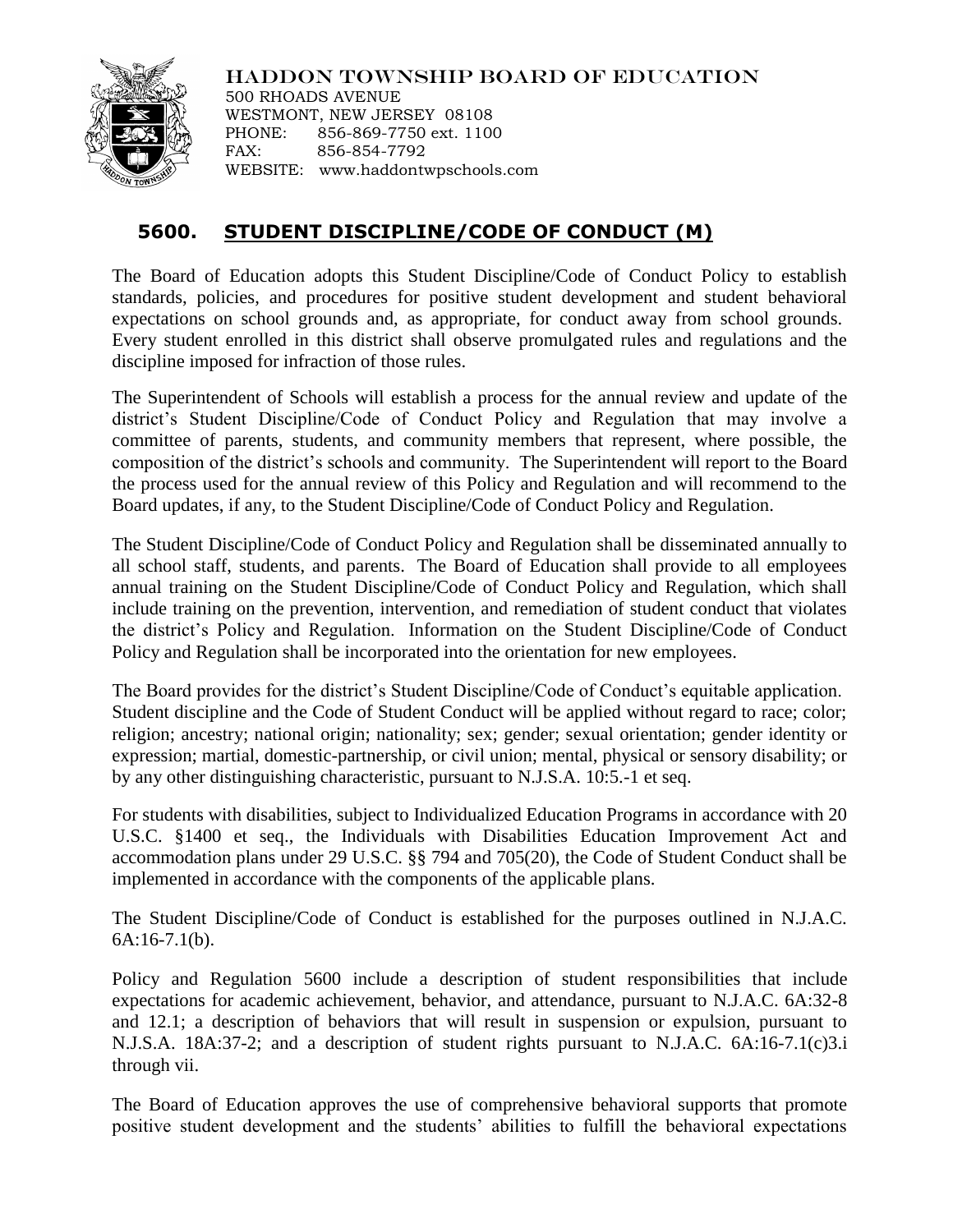established by the Board. These behavioral supports include, but are not limited to, positive reinforcement for good conduct and academic success including the programs that honor and reward student conduct and academic achievement; supportive intervention and referral services including those services outlined in Policy 2417; remediation of problem behaviors that take into account the behavior's nature, the students' developmental ages and the students' histories of problem behaviors and performance; and for students with disabilities, the behavior interventions and supports shall be determined and provided pursuant to N.J.A.C. 6A:14.

Policy and Regulation 5600 include a description of school responses to violations of behavioral expectations established by the Board that, at a minimum, are graded according to the severity of the offenses, and consider the developmental ages of the student offenders and their histories of inappropriate behaviors pursuant to N.J.A.C. 6A:16-7.1(c)5.

Students are required to be in compliance with Policy and Regulation 5200 – Attendance pursuant to N.J.A.C. 6A:16-7.6 and Policy 5512 – Harassment, Intimidation, and Bullying pursuant to N.J.A.C. 6A:16-7.7.

The Building Principal shall maintain a current list of community-based health and social service provider agencies available to support a student and the student's family, as appropriate, and a list of legal resources available to serve the community.

The Building Principal or designee shall have the authority to assign discipline to students. School authorities also have the right to impose a consequence on a student for conduct away from school grounds that is consistent with the district's Code of Student Conduct pursuant to N.J.A.C. 6A:16-7.5. This authority shall be exercised only when it is reasonably necessary for the student's physical or emotional safety, security, and well-being or for reasons relating to the safety, security, and well-being of other students, staff, or school grounds, pursuant to N.J.S.A. 18A:25-2 and 18A:37-2. This authority shall be exercised only when the conduct that is the subject of the proposed consequence materially and substantially interferes with the requirements of appropriate discipline in the operation of the school. Consequences pursuant to N.J.A.C. 6A:16-7.5 shall be handled in accordance with Policy and Regulation 5600, pursuant to N.J.A.C. 6A:16-7.1, and as appropriate, in accordance with N.J.A.C. 6A:16-7-2, 6A:16-7.3, or 6A:16-7.4. School authorities shall respond to harassment, intimidation, or bullying that occurs off school grounds, pursuant to N.J.S.A. 18A:37-14 and 15.3 and N.J.A.C. 6A:16-1.3, 7.1, and 7.7.

Consequences and appropriate remedial action for a student who commits one or more acts of harassment, intimidation, or bullying may range from positive behavioral interventions up to and including suspension or expulsion. The factors for determining consequences and remedial measures and examples of consequences and remedial measures are listed in Policy 5512 – Harassment, Intimidation, and Bullying. Consequences for a student who commits an act of harassment, intimidation, or bullying shall be varied and graded according to the nature of the behavior, the developmental age of the student and the student's history of problem behaviors and performance, and shall be consistent with this Policy and the school district's Student Discipline/Code of Conduct Policy pursuant to N.J.A.C. 6A:16-7.1. Remedial measures for one or more acts of harassment, intimidation, or bullying shall be designed to correct the problem behavior; prevent another occurrence of the problem; protect and provide support for the victim of the act; and take corrective action for documented systemic problems related to harassment, intimidation, or bullying.